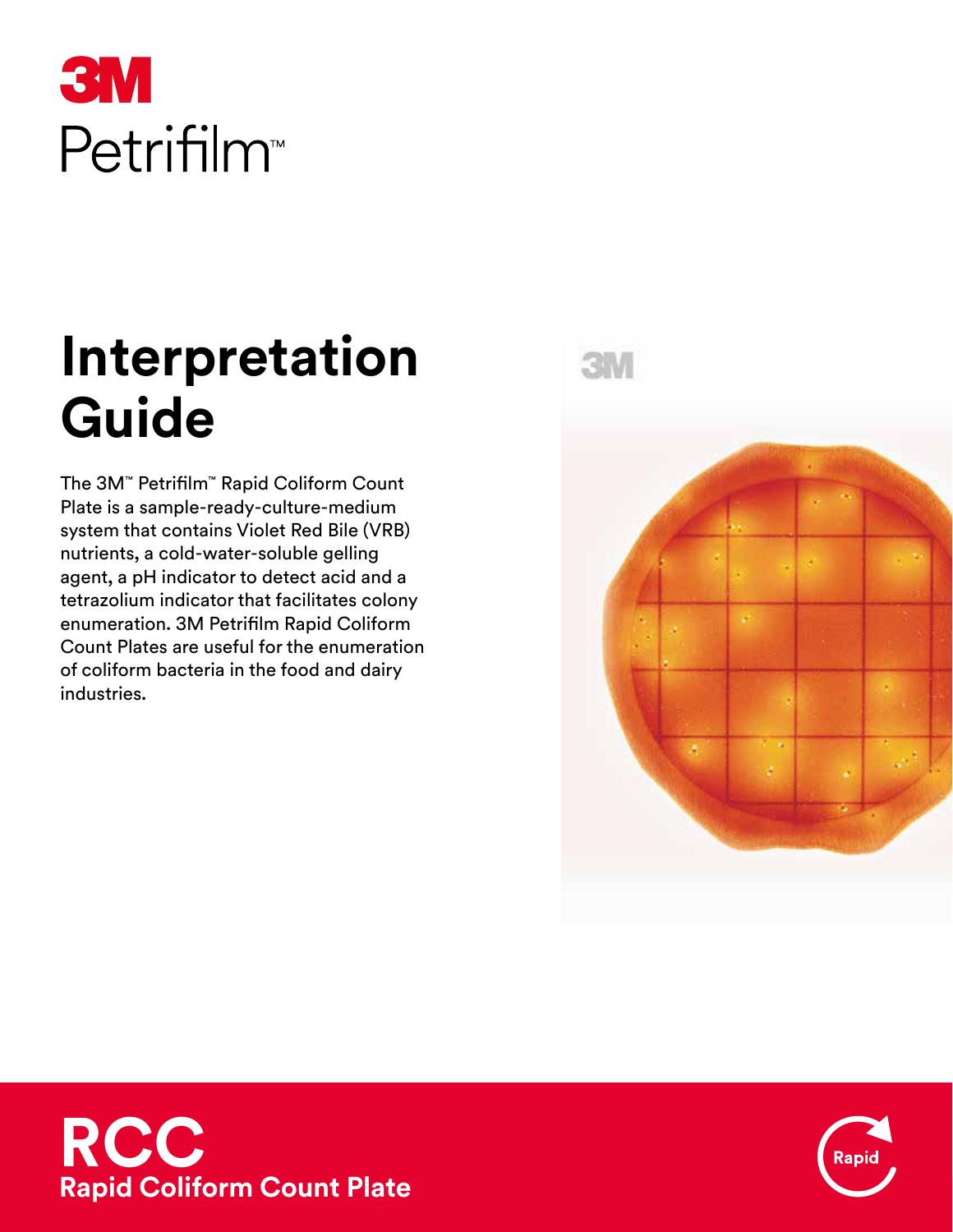The United States Food and Drug Administration (FDA) Bacteriological Analytical Manual (BAM)' defines coliforms as Gram negative rods, which produce acid and gas from lactose fermentation, and is one of the reference methods used to validate alternative methods to achieve AOAC® *Official Methods of AnalysisSM* status. Per the 3M™ Petrifilm™ Rapid Coliform Count Plate AOAC® OMA 2000.15, as colonies grow they produce acid and the pH indicator in the plate changes from red-orange to yellow, providing a *presumptive* indication of coliforms. Gas trapped around colonies indicates *confirmed* coliforms.

ISO coliform reference methods define coliforms by their ability to grow in method-specific, selective media. ISO 4832:2006 $^{\circ}$  enumerates typical coliform colonies on Violet Red Bile Lactose (VRBL) agar, with confirmation of atypical colonies. The 3M Petrifilm Rapid Coliform Count Plate has been validated in comparison to ISO 4832:2006 to achieve NF Validations by AFNOR Certification 3M 01/05-03/97 A and 3M 01/05-03/97 B. When following these validations, coliforms are indicated by yellow acid zones or red colonies with or without gas production. ISO 4831:2006 $^{\circ}$  enumerates coliforms by the most probable number (MPN) method and defines coliforms by their ability to grow and to produce gas. The 3M Petrifilm Rapid Coliform Count Plate has been validated in comparison to ISO 4831:2006 to achieve NF Validation by AFNOR Certification 3M 01/05-03/97 C. When following this validation, coliforms are indicated by red colonies with gas.

Please refer to the product instructions for additional information.



### **Coliform enumeration by acid zones (6-14 hours)**

Yellow acid zones may begin to appear as early as 6 hours. If coliforms are present, yellow zones will appear and diffuse throughout incubation. The coliform count will depend on which validated method you follow.

- **AOAC OMA 2000.15:** Count yellow acid zones with or without red centers as presumptive coliforms.
- **NF Validation 3M 01/05-03/97 A and B:** Count yellow acid zones with or without red centers as coliforms. Final results at 14 hours.



#### **Coliform colony enumeration (8-24 hours)**

Red colonies with or without gas may begin to appear as soon as 8 hours and continue to grow throughout incubation. The coliform count will depend on which validated method you follow.

- **AOAC OMA 2000.15:** Count red colonies associated with gas as confirmed coliforms whenever they appear.
- **NF Validation 3M 01/05-03/97 C:** Count red colonies associated with gas as coliforms. Final results at  $24 \pm 2$  hours, except for processed pork.
- **NF Validation 3M 01/05-03/97 A and B:** Count red colonies with or without gas as coliforms. Final results at  $24 \pm 2$  hours.

Early reading of bacterial growth on 3M Petrifilm Rapid Coliform Count Plates (measured by acid and gas production) will depend on the type of bacteria present in the sample, their metabolic state and their concentration.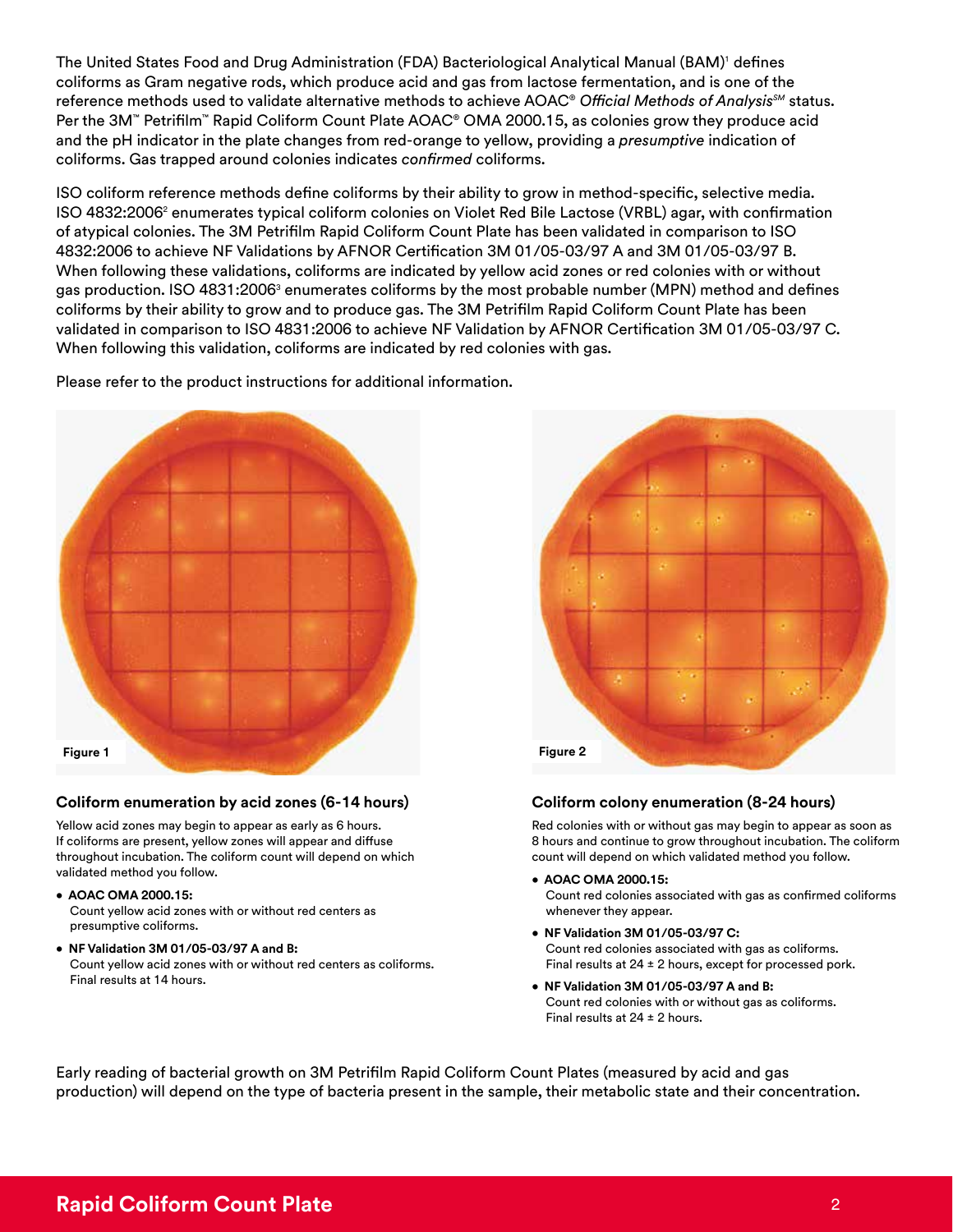# **Enumeration of Acid Zones (6-14 hours)**



#### **Coliform count = 0**

Notice the gel changes in figures 3 through 10. As the coliforms produce acid, the color of the gel changes from red-orange to orange-yellow.



#### **Estimated coliform count = 120**

Some coliforms produce large amounts of acid. For these organisms, fusion of the acid zones could occur with as few as 20 colonies per plate. Estimates can be made on plates containing greater than 50 discreet acid zones.

The circular growth area on a 3M™ Petrifilm™ Rapid Coliform Count Plate is approximately 20cm<sup>2</sup>. Estimates can be made on plates by counting the number of acid zones in one or more representative squares, determining the average number per square and multiplying by 20. There are 6 acid zones in the square outlined in Figure 5.

*For a more accurate count, further dilution of the sample may be necessary.*



#### **Estimated coliform count = too numerous to count (TNTC)**

High concentrations of coliforms may cause the entire growth area to turn yellow after 6 hours of incubation.

*For a more accurate count, further dilution of the sample may be necessary.*



#### **Estimated coliform count = 280**

Red colonies will begin to appear within the acid zones as the coliforms continue to grow.

*For a more accurate count, further dilution of the sample may be necessary.*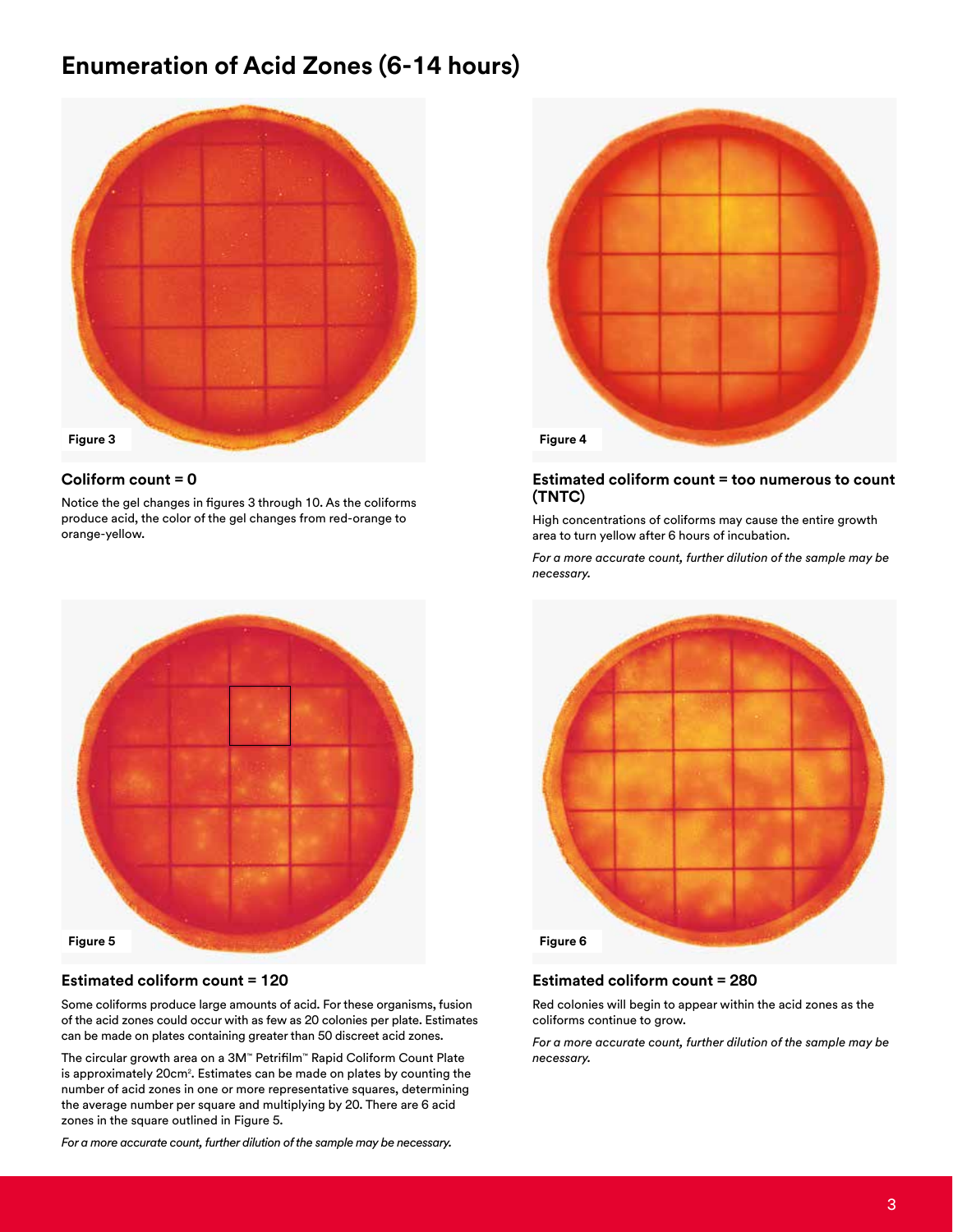# **Enumeration of colonies with gas (8-24 hours)**



#### **Coliform count = 64**

Colonies and gas bubbles may be smaller around the edge of the growth area. Count colonies with, or without gas depending on which validated method to which you are comparing (FDA BAM or ISO method). A colony is associated with a gas bubble(s) if it is within one colony diameter away from the colony or in a ring pattern around the colony. See Circles 1 and 2.



### **Method Specific Counts**

Figure 9 is another example of counting colonies with or without gas bubbles. The count depends on which validated method you follow.

- **• AOAC OMA 2000.15:**  Coliforms are colonies with gas = 72.
- **• NF Validation 3M 01/05-03/97 C:**  Coliforms are colonies with gas = 72.
- **• NF Validation 3M 01/05-03/97 A and B:**  Coliforms are colonies with and without gas = 128.



#### **Estimated coliform count = 164**

Figures 7 and 8 show the results from the same concentration of different organisms incubated the same length of time. Distinct red colonies with acid zones appear on both plates. The organisms in Figure 8 appear to ferment lactose to produce gas more readily than those in Figure 7.

*For a more accurate count, further dilution of the sample may be necessary.*



#### **Estimated coliform count = 240**

*For a more accurate count, further dilution of the sample may be necessary.*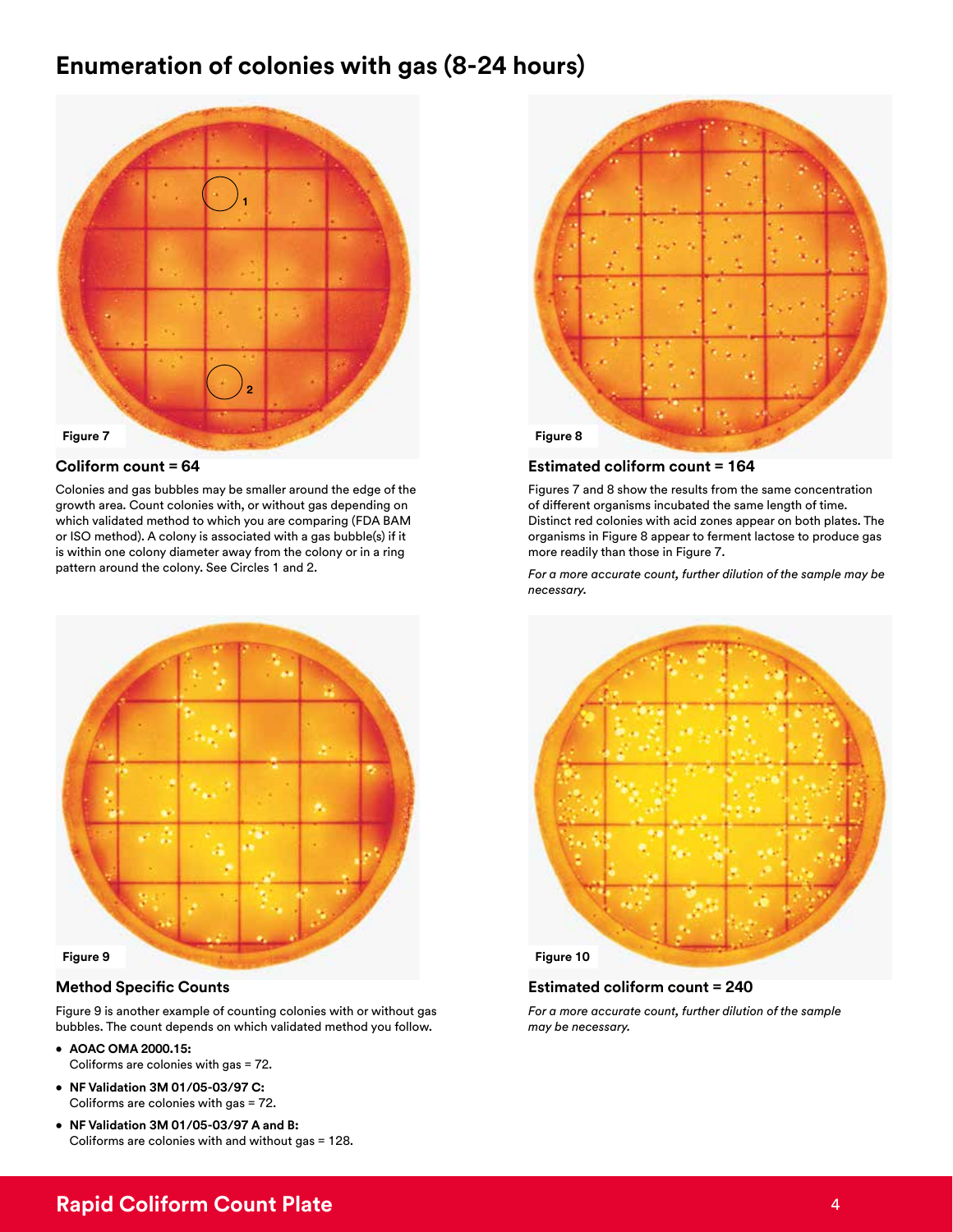# **Too Numerous To Count (TNTC)**

*For a more accurate count, further dilution of the sample may be necessary.*



#### **Coliform count = TNTC**

3M™ Petrifilm™ Rapid Coliform Count Plates with colonies that are TNTC have one or more of the following characteristics: change in gel color from red-orange to orange-yellow, many small colonies, many gas bubbles.

*For a more accurate count, further dilution of the sample may be necessary.*



# **Coliform count = TNTC**

In Figure 13, the count is so high that individual colonies do not show. A change in the gel color to yellow and the many gas bubbles indicate a TNTC result.

*For a more accurate count, further dilution of the sample may be necessary.*



## **Coliform count = TNTC**

The 3M Petrifilm Rapid Coliform Count Plate in Figure 12 has two characteristics indicating a TNTC result: change in gel color and many small colonies.

*For a more accurate count, further dilution of the sample may be necessary.*



# **Coliform count = 0**

Figure 14 shows a 3M Petrifilm Rapid Coliform Count Plate with a high number of Gram-negative non-coliform colonies. When high numbers of organisms that do not ferment lactose are present, the gel may appear dark red.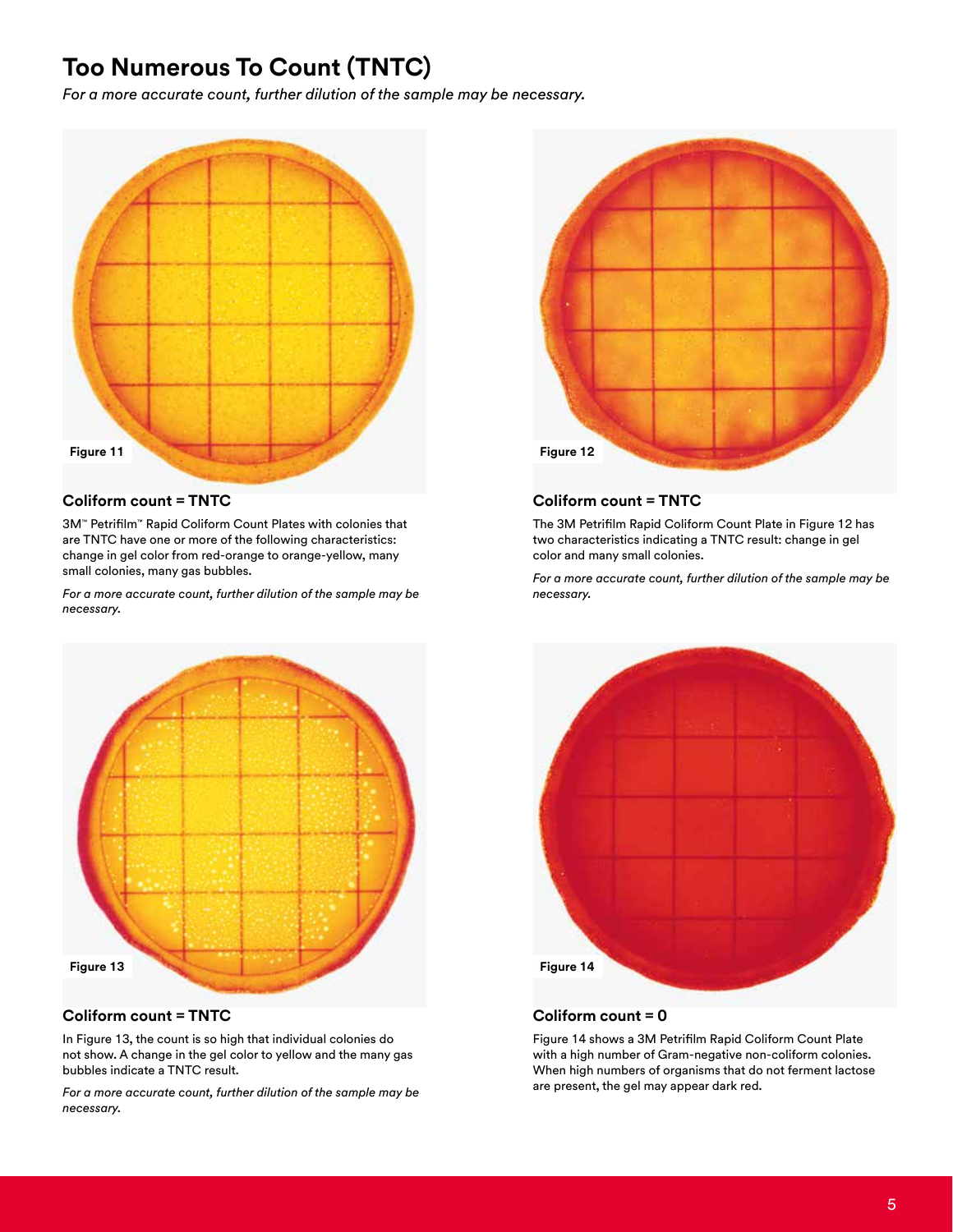# **The optimal growth for most bacteria occurs near pH 7.0. Dilutions of low pH products require pH adjustments to pH 6.5 - 7.5.**

Figures 15 and 16 show examples of fresh yogurt plated after pH adjustment. Inhibitors in the media prevent the Gram-positive starter culture from growing, but acid produced by the starter culture may still change the background color of the gel from red-orange to orange-yellow, mimicking an early TNTC result. Monitor plates containing fresh yogurt culture during incubation for further indication of TNTC coliform growth.



### **Coliform count = 0**

Compare the negative plate above to the TNTC plates on the previous page. Note that no colonies or gas bubbles are present in Figure 15 to indicate a TNTC result.



## **Coliform count = 4**

Despite the change in the gel color, acid produced by the coliforms is still easily seen, as shown in Figure 16.

# **Food particles are often irregularly shaped and are not associated with gas bubbles.**



# **Coliform count = 11**

Figure 17 is an early reading of a dilution of paprika. Circle 1 shows an acid zone around a red, irregularly-shaped food particle. Some foods may contain acidic particles that react with the pH indicator. Circle 2 shows a bubble near a red, irregularlyshaped food particle - but no acid zone. Neither should be counted as a colony.



# **Coliform count = 10**

A dilution of chocolate is shown in Figure 18. Zones of acid associated with colonies will continue to expand during incubation. Gas bubbles associated with colonies are another criteria that will aid in the identification of coliforms. Gas bubbles may outline the colony as shown in the Circle. Enumeration with or without gas is method dependent.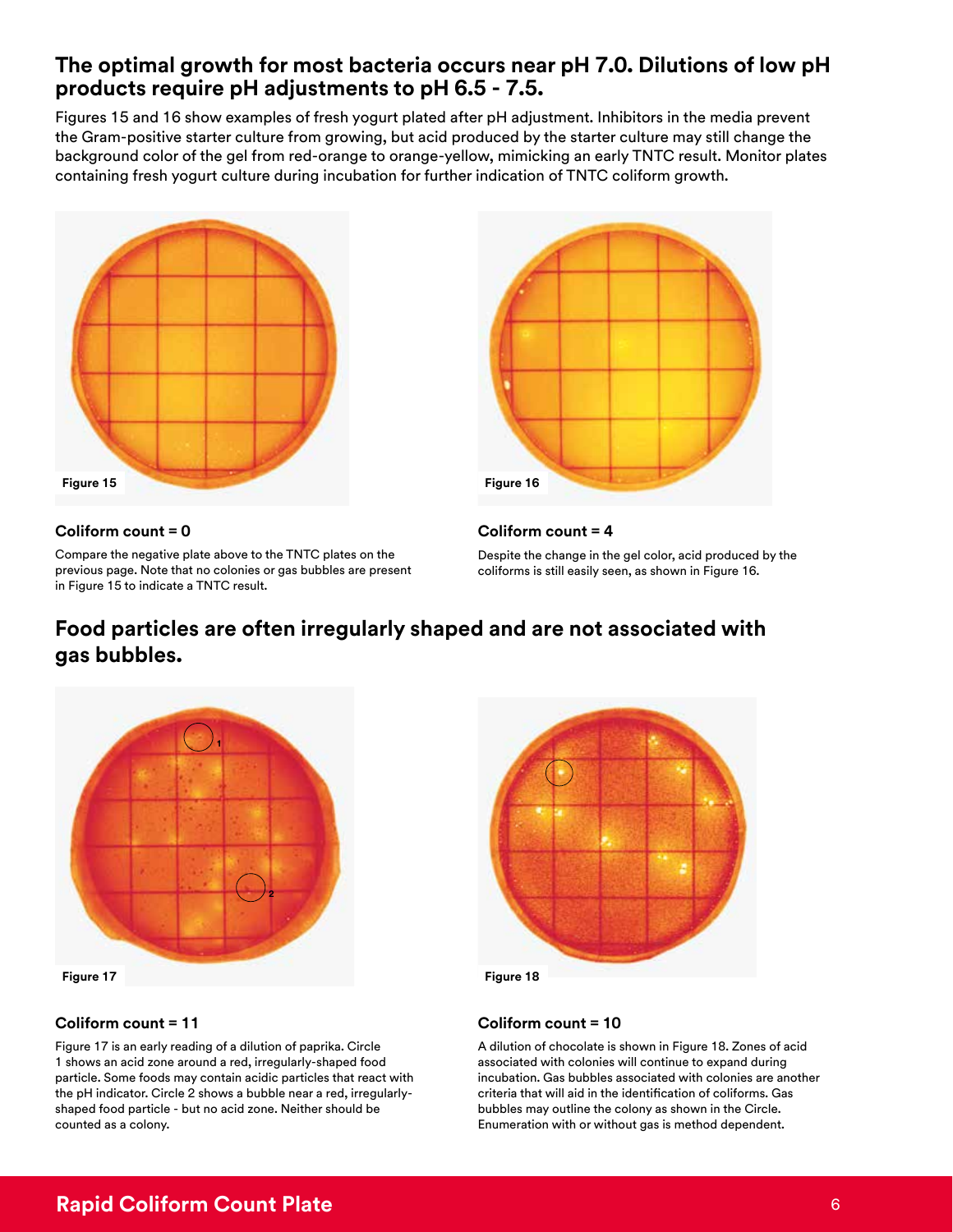# **Reminders for Use**

# **Storage**





Store unopened packages at ≤8°C (≤46°F). Use before expiration date on package.



**2 3** the pouch over and apply adhesive tape. To seal opened package, fold the end of Keep resealed package at ≤25°C (≤77°F) and ≤50% RH. **Do not refrigerate opened packages.** Use plates within one month after opening.

# **Inoculation**



Place 3M™ Petrifilm™ Rapid Coliform Count Plate on level surface. Lift top film. With pipette perpendicular to the plate, place 1mL of sample onto center of bottom film.





**5** With flat side down, place 3M™ Petrifilm™ Spreader on top film over inoculum.



**6** Gently apply pressure on 3M Petrifilm<br>Spreader to distribute over circular are Spreader to distribute over circular area before gel is formed. Do not twist or slide the spreader. Lift the spreader and leave the plate undisturbed for at least one minute to permit the gel to form.



**7** Incubate plates with clear side up in stacks of up to 20. **See product instructions for third party validated methods.**

# **Incubation Interpretation**



**8** 3M Petrifilm Rapid Coliform Count Plates can be counted using the 3M™ Petrifilm™ Plate Reader Advanced, on a standard colony counter, or other illuminated magnifier. Colonies may be isolated for further identification. Lift top film and pick the colony from the gel.

# **Use Appropriate Sterile Diluents**

Butterfield's phosphate buffered dilution water, 0.1% peptone water, peptone salt diluent, saline solution (0.85-0.90%), bisulfite-free letheen broth or distilled water.

For optimal growth and recovery of the microorganisms, adjust the pH of the sample suspension to 6.5-7.5.

Do not use buffers containing citrate, bisulfite or thiosulfate with the 3M Petrifilm Rapid Coliform Count Plates; they can inhibit growth.

If citrate buffer is indicated in the standard procedure, substitute with one of the buffers listed above, warmed to 40-45°C.